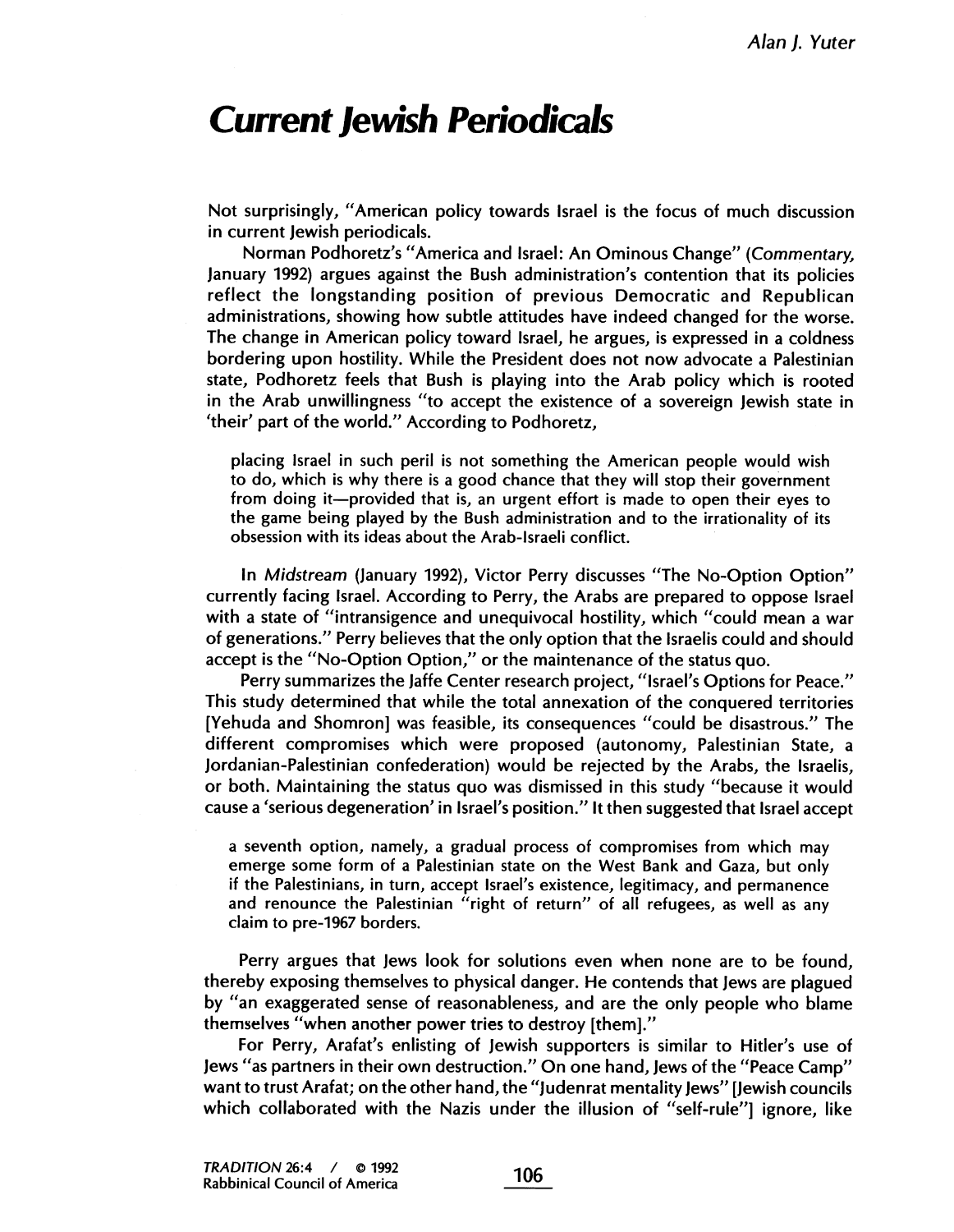## Alan I. Yuter

their Nazi era counterparts, that Arafat identified with Saddam Hussein's threats and assaults which were directed against Israel, and the announcement of Abu Ayad, Arafat's second-in-command

Now we accept the formation of a Palestinian State in part of Palestine, the West Bank, and the Gaza Strip. We start from the part and liberate Palestine inch by inch.

For Perry, Israel's best ally is Arab intransigence, which leaves no alternative to the common sense of the status quo.

Ruth R. Weisse's short article "A Purim Homily" (Commentary, May 1992) focuses on Purim, "the zaniest holiday of the Jewish calendar because it celebrates the most improbable event in Jewish history—the political victory of the Jews over their claimed foes."

Noting that in the modern period the holiday became "politically incorrect" to the point that some Reform congregations banished it from the calendar, she asks:

And what about today? Can we really imagine Jews highly placed in government or "beautiful people" risking their careers, let alone their lives, to plead the cause of the Jews? . . . . There are four Jews centrally involved in the making of policy toward Israel in the administration of George Bush-Dennis Ross, Aaron David Miller, Richard Haas and Daniel Kurtzer, known to some as the Four Jewish Horsemen of the Apocalypse. Is this what they have been doing on behalf of the threatened Jewish polity of today?

Writing in the Jewish Spectator (Spring 1992), Edward L. Hudgins and Joel L. Rosenberg (of the Washington, D.C. Heritage Foundation) argue "Economic Reform, not Loan Guarantees: Israel's Only Path To Prosperity." The authors concede that the Bush administration's stated reason for denying Israel the \$10 bilion loan guarantees is to apply economic pressure to dissuade Israel from settling Jews on lands that the US believes should remain under Arab sovereignty, and they claim that Bush continues to "tilt American policy unprecedentedly against Israel." While opposing the Bush-Baker policy, the authors feel that Israel's dependence upon these loan guarantees is unwise both for the Israelis and for the U.S.

They argue that without substantial reform in the Israeli economy and with the hiring of 15,000 public sector employees, it appears that the Israelis prefer "to spend money on make-work jobs rather than on housing for immigrants." According to the authors, the influx of hard currency loan guarantees would only enable the Israelis to postpone economic reforms. The fact that Israel has not defaulted on its loans does not impress the authors, who are unimpressed with Israel paying loan guarantees with foreign aid. Long term government bonds receive a BBB-(the lowest investment grade rating of the Standard and Poor's service).

Midstream (April 1992) offers Roman Brackman's "'Land for Peace' and Other Twisted Fantasies," which is a critique of the Bush Administration's policies. According to Sen. Patrick Leahy of Vermont, Israel must choose between settling Russian and Ethiopian immigrants and the settlement of the West Bank. But Brackman argues that Israel's first concern should be the physical security of Jews.

Brackman claims that the Soviet Leonid Brezhnev invented the "land for peace" formula, in which the superpowers would force Israel to retreat to pre-1967 borders.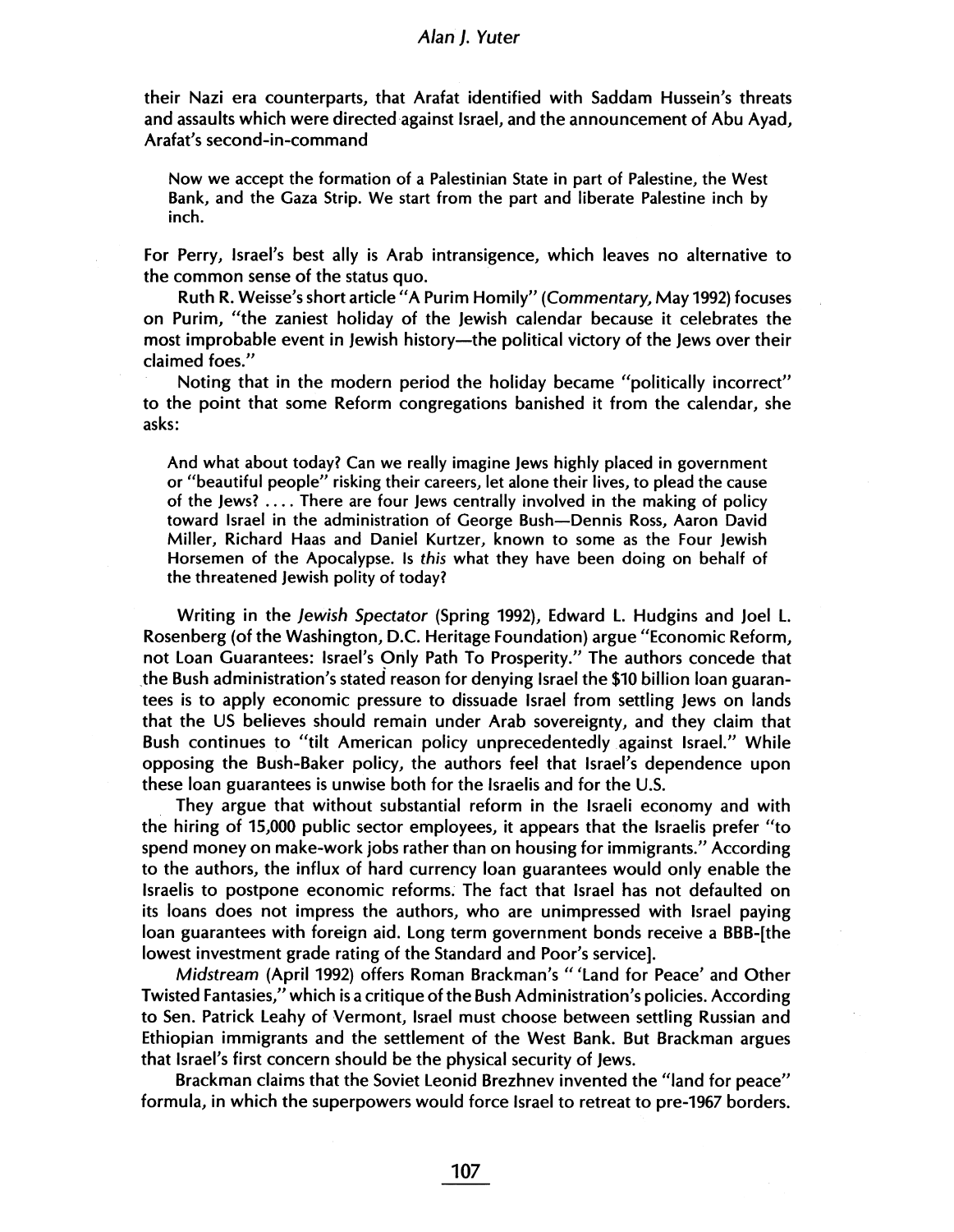## TRADITION

President Nixon rejected this doctrine, Jimmy Carter accepted it, and it has now been revived by the Bush administration. Brackman dismisses this option because it creates an artificial twenty-third Arab State and is incompatible with Bush's twin test of "fairness and security." According to Brackman, "a growing number of Israelis reject the idea of trading "land for peace," recognizing in it a mere stepping-stone to the creation of a hostile state."

Tikkun (November/December 1991) presents a survey of options on linkage, loans, and land for peace from the perspective of leftist Jewish intellectuals. Michael Lerner is distressed that Shamir forced Bush to take a hard line on loan guarantees, and he calls attention to the Shamir government's establishment of settlements on the West Bank or Gaza when American officials were in Israel. In an editorial column, Lerner writes that in

a supreme act of chutzpah, Shamir turned to the U.S. and asked Bush to provide the funds to make a mockery of Bush's own land-for-peace policy.

Recognizing that "right-wingers like to dismiss us on the Jewish left as idealists and dreamers," Lerner maintains that only those on the left are "free enough of narrow, nationalist fantasies to be able to look at the situation of the Jews around the world."

While U.S. Representative Stephen Solarz argues that economic pressure should not be used to bring Israel to the negotiating table, Prof. Michael Walzer believes that the economic lever should be used: "The U.S. should not be underwriting policies that we believe ought to be negotiable at the peace conference."

Leftist Knesset member Yair Tsaban and Jerome Segal of the Peace Now lobby believe that economic pressure should be imposed upon Israel, because the government policy of building settlements and rejecting land-for-peace is provocative and objectionable. David Saperstein, who directs Reform Judaism's Religious Action Center (which deals with liberal political issues), opposes Israeli expansion of settlements, but he disagrees with his colleagues on the left because he fears that American ties to Israel are too fragile to be tested. He worries that the concept of linkage could be extended to other forms of American support for Israel, and pleads that humanitarian aid and political pressure are morally incompatible.

Commentary inaugurated a new regular column, "Israel Watch," in its June 1992 issue. Its aim is

to deal with a new situation: the escalation of the ideological and political wars against Israel which have been going on since, roughly, the end of the Gulf War. Every day, it seems, brings another lie about Israel .... and every day, it also seems, there are fewer and fewer voices raised to expose the lie, to refute the slander, to correct the misrepresentation. .... (We) hope to keep track of and to answer the main charges which enemies of Israel-and some of its selfproclaimed "friends"-have been hurling at it with relentless ferocity.

The first column in this new department is David Bar-llan's "The Patriot Smear and its Progeny."

In L'Eylah (Passover 1992), which is published by the Office of the Chief Rabbi and Jews' College of London, Dr. David Newman of Ben Gurion University describes the ideologies and programs of the religious parties in Israel today. The two major religious party groups that Newman describes are Religious Nationalist and Chareidi.